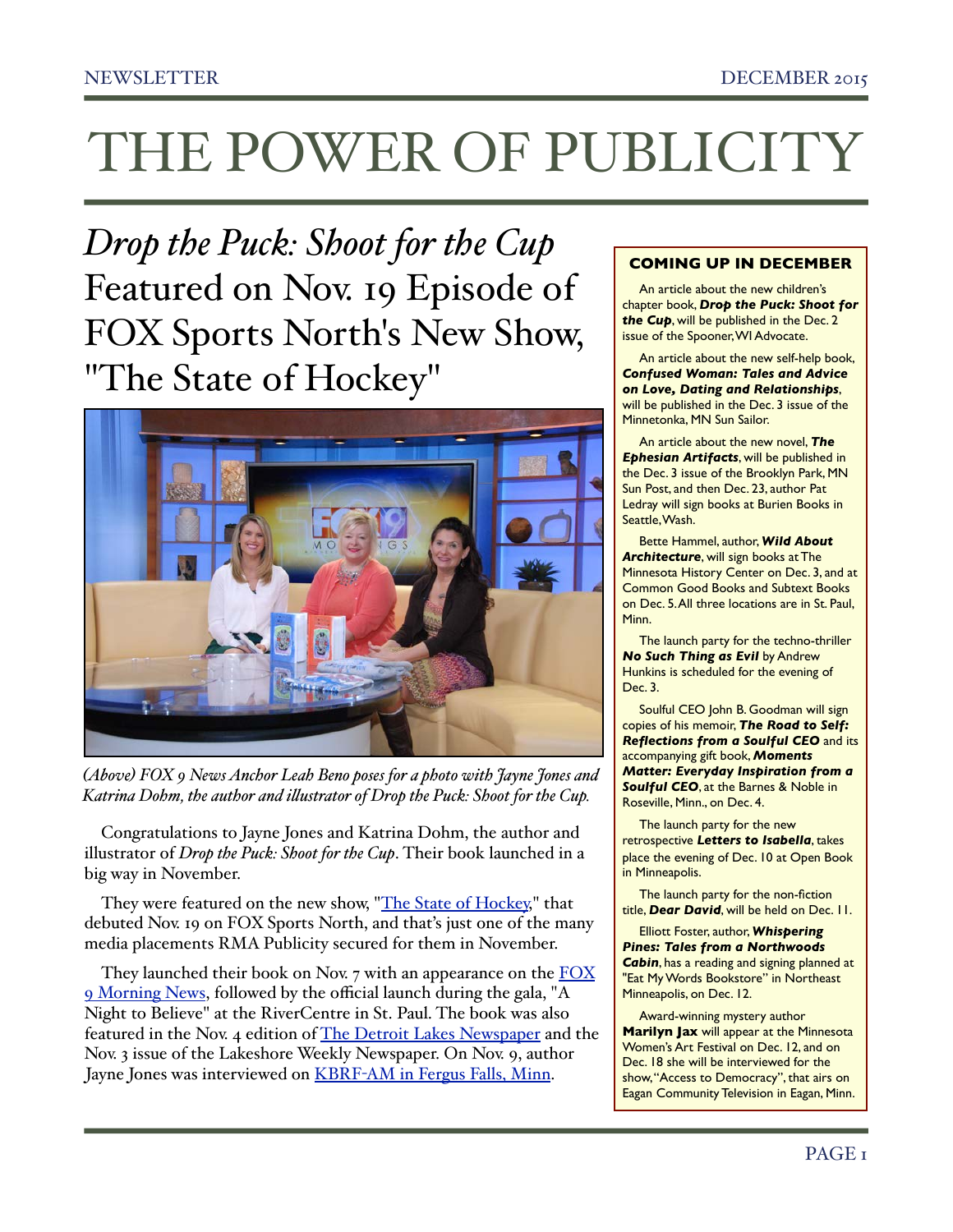

And then on Nov. 12, the book's author and illustrator celebrated at a second launch event in Philadelphia prior to the Flyers game against the Washington Capitals. The event was previewed in Jenny DeHuff's column in the [Philadelphia Daily News.](http://www.philly.com/philly/entertainment/celebrities/20151112_Sober_Colin_Hay_plans_to_surprise_us.html) In addition, the book is highlighted on the new Minnesota Wild backed website, [The State of Hockey.com,](http://www.stateofhockey.com/news_article/show/574970?referrer_id=2025644) in November, and it also got a mention in the Nov. 13 edition of the [Duluth](http://www.duluthnewstribune.com/features/weekend/3881593-book-blurb-drop-puck-shoot-cup)  [News Tribune.](http://www.duluthnewstribune.com/features/weekend/3881593-book-blurb-drop-puck-shoot-cup)

*Drop the Puck: Shoot for the Cup* is a children's chapter book about hockey set during tournament time. The book features a character named "Ace," who still gets around in a wheelchair two years after having been checked from behind at the same tournament the main characters in the book are competing in. The storyline is based on what happened to Minnesota player Jack Jablonski, who was hit from behind during a high school hockey tournament on Dec. 30, 2011, leaving him paralyzed. The injury ended his high school hockey career and hopes for playing pro in the future.

*Drop the Puck, Shoot for the Cup* has been endorsed for its hat-trick scoring storytelling by NHL greats Alex Ovechkin, Coach Dave Hakstol, Matt Cullen and Mike Hickey, President of the American Special Hockey Association. In addition to highlighting a paralyzed former player, the story also features a two young girls who have made the boy's team. The girls are Avery, named after Avery Hakstol, daughter of Dave Hakstol, NHL Head Coach of the Philadelphia Flyers, and Paisely, named after Paisley Leopold, daughter of Jordan Leopold, NHL player.



Learn more about the book or order your copy at www.Offi[cialAdventures.org.](http://www.OfficialAdventures.org)

# Twin Cities Businessman John B. Goodman Featured in Four Publications in November



 Word is starting to get out about Soulful CEO John Goodman's new books, *The Road to Self: Reflections of a Soulful CEO* and *Moments Matter: Everyday Inspiration fom a Soulful CEO*.

 The story, ["Facetime with Goodman Group CEO John Goodman,](http://www.bizjournals.com/twincities/print-edition/2015/11/13/face-time-ceo-john-goodman-group-road-to-self.html)" appeared in the Nov. 13 edition of the Minneapolis/St. Paul Business Journal. There were also stories in the Nov. 7 issues of the West Metro Twin Cities newspapers, [The Laker and Pioneer,](http://lakerpioneer.com/2015/11/10/minnetonka-beachs-soulful-ceo-authors-two-books/) and on Nov. 22, The Pioneer Press' books editor offered a favorable review in her weekly column titled, ["6 Minnesota writers provide inspiration through words of wisdom."](http://www.twincities.com/entertainment/ci_29140389/four-minnesota-writers-provide-inspiration-through-pithy-quotes)

 Also in November, *The Road to Self* received a very favorable review from Kirkus Reviews, which says in part, "...this book offers a sweet, succinct discussion on how to live a better, happier life." The entire review can found found on the Kirkus Reviews [website.](https://www.kirkusreviews.com/book-reviews/john-b-goodman/the-road-to-self/)



Books are available for purchase at [www.TheSoulfulCEO.com.](http://www.TheSoulfulCEO.com) Signed copies can be obtained on Dec. 4 during a signing at the Barnes & Noble store in Roseville, Minn. The author will be at the store beginning at 6 p.m. that evening.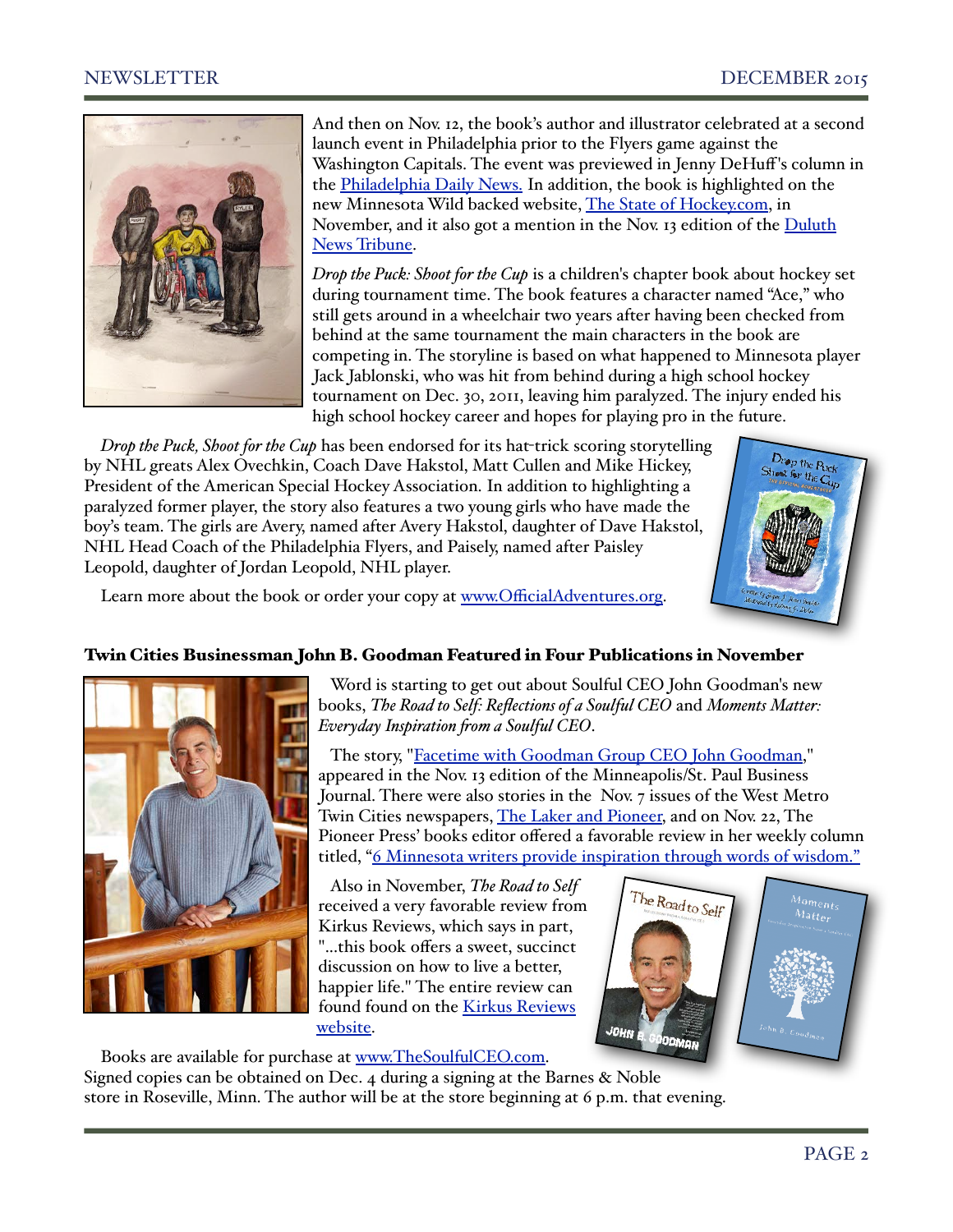## Stories About *The Drama-Free Way* Appear in Minneapolis Star Tribune and Saint Paul Pioneer Press

RMA Publicity secured a placement for the new self-help book, *The Drama-Free Way: A Thought-Management Guide to Navigating Chaos and Thriving* on the front page of the Variety section in the Sun., Nov. 22 issue of the Minneapolis Star Tribune. Columnist Gail Rosenblum interviewed author Jennifer Kern Collins for the article, ["Recipe for a feud](http://www.startribune.com/rosenblum-this-year-a-recipe-for-a-feud-free-gathering/351908461/)[free gathering,](http://www.startribune.com/rosenblum-this-year-a-recipe-for-a-feud-free-gathering/351908461/)" which offers advice for dealing with family, and the drama they bring with them, during the holidays.

The same day, The [St. Paul Pioneer Press'](http://www.twincities.com/entertainment/ci_29140389/four-minnesota-writers-provide-inspiration-through-pithy-quotes) books editor, Mary Ann Grossman, offered a favorable review of her own..



Learn more about Jennifer's book on her professional website, [www.JenniferKernCollins.com.](http://www.JenniferKernCollins.com)

# Author of *Faraway: A Suburban Boy's Story as a Victim of Sex Trafcking* Interviewed by KETV in Omaha, Neb.



 Daniel Maurer, author, *Faraway: A Suburban Boy's Story as a Victim of Sex Trafficking*, was interviewed by a reporter from KETV (ABC) [in Omaha, Nebraska](http://www.ketv.com/news/author-shares-message-about-sex-trafficking-in-omaha-over-the-weekend/36355202) the weekend of Nov. 7

& 8.

 The station interviewed him to preview of his speaking engagements that weekend in Omaha on the topic of sex trafficking, specifically as



it relates to boys.

*Faraway* is the story of Kevin, who became a victim of human trafficking as a young boy living in St. Louis, Mo. Daniel shares Kevin's transformative story of how he became an underage male prostitute, and what eventually got him out of that life.

Learn more about Daniel's work on the website, [www.Transformation](http://www.Transformation-Is-Real.com)-Is-Real.com.

## Former Television News Director's Memoir Shares the Intimate Details of What He Calls "A Lifetime of Weird Coincidences and Strange Happenings"

RMA Publicity is happy to announce the release of a memoir written by former television news director Forrest Carr. His latest book is titled *My Lifetime of Weird Coincidences and Strange Happenings: How one ordinary person learned to experience precognitions, visions, lucid dreaming, and even miracles—and you can, too*.

Carr's memoir begins with a reflection back on the series of miracles that saved his life when he was just a teenager, personal secrets that have not been told until now. Then it goes on to focus on the premonitions that have played a role in shaping his life since then.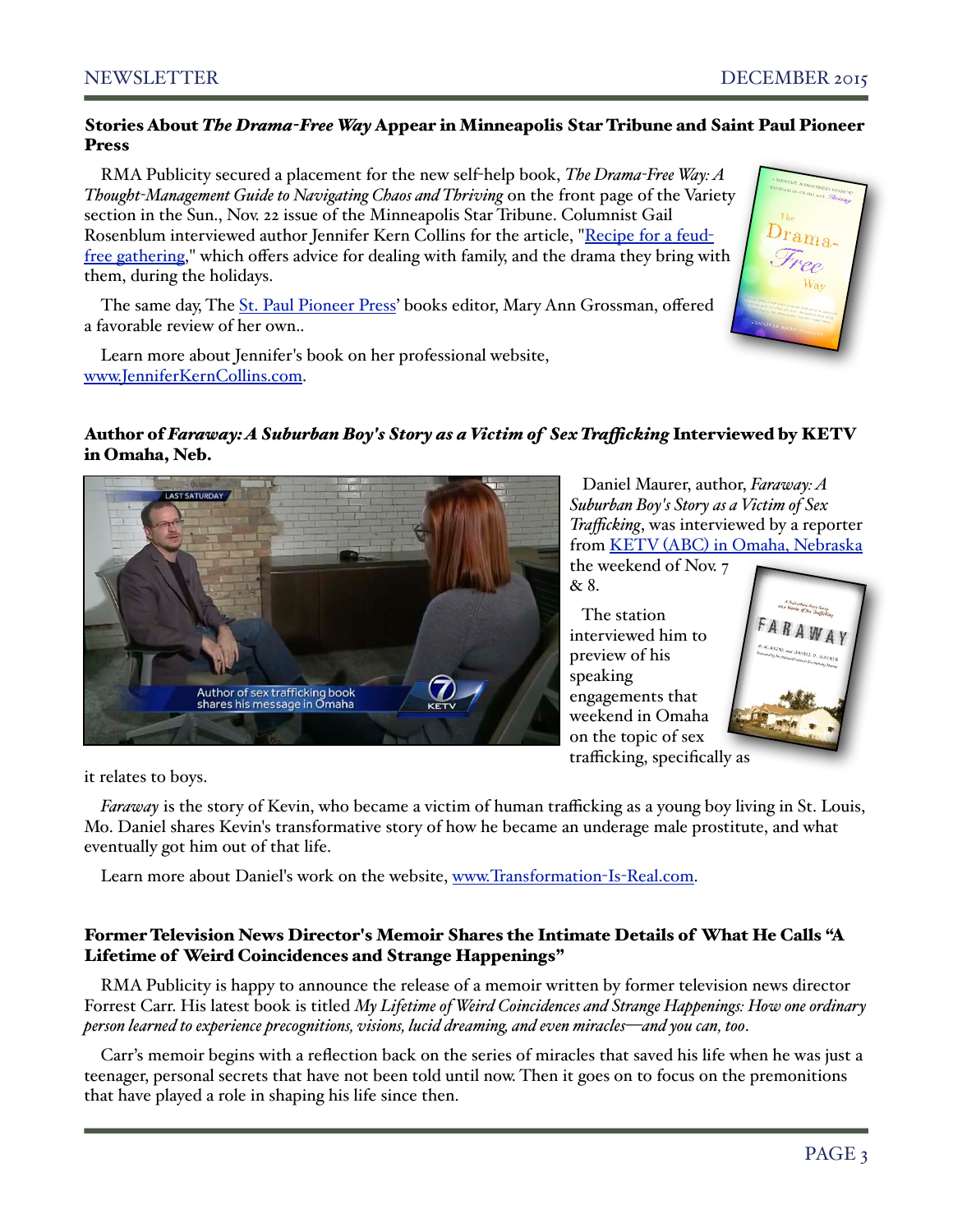These include such things as the overpowering feeling of dread that led him to believe something really bad was about to happen on or about September 11, 2001. Carr explains this feeling of dread was so overwhelming that when he needed to purchase a plane ticket for travel to an event taking place that week, for the first time in his professional life he spent extra money in order to buy a fully refundable plane ticket.

But it's not all dread and gloom in the book. It tells one story after another about delightful coincidences; how they came about; what happened in the aftermath; how human connections were made or rekindled; and how some of these remarkable events have had profound and lasting effects on the author's life and friendships.

Perhaps even more notable than those things, however, is his response to a gut feeling that told him he should quit his day job and focus on his dream of becoming a published novelist "before it was too late." On his blog, [TheBashFulBloviator.blogspot.com,](http://TheBashFulBloviator.blogspot.com) he recently wrote, "Had I kept working instead of embarking on that change of life, here I'd sit diagnosed with terminal cancer, with nothing to show for it other than another two years of experience as a TV news director under my belt."



*My Lifetime of Weird Coincidences and Strange Happenings: How one ordinary person learned to experience precognitions, visions, lucid dreaming, and even miracles—and you can, too* was released in Sept. 2015. The book is available for purchase via Forrest's author website, [www.ForrestCarr.com.](http://www.ForrestCarr.com)

# Minnesota College Savings Plan Featured on KDHL Radio in Fairbault, MN on Nov. 24



 The holiday season has arrived. What are you planning to get for the young people in your life this year?

 Rather than rushing out to find the latest hot toy, or buying another shirt or sweater that won't be appreciated, why not make this the year you give a gift that will make a difference in a loved one's future! Give the

gift of a partially paid for college education.

Robert Stern, the program manager for the Minnesota College Savings Plan, was interviewed on KDHL [Radio in Fairbault](http://www.rmapublicity.com/images/stories/Audio/TIAA%20CREF%20-%20MN%20College%20Savings%20Plan%20-%20KDHL%20Radio,%20Faribault%20-%20November%2024,%202015.mp3) on Nov. 24. During his half-hour long interview he explained the benefits of the Minnesota College Savings Plan, how it works, how to set up a plan, etc. He also highlighted what can be found on the newly redesigned website, [www.MNSaves.org.](http://www.MNSaves.org)

# Minnesota Nonprofit, The Adopt-A-Pet Shop, Featured on KSTP Television in Minneapolis on Nov. 12



 Minnesota's biggest giving day of the year, "Give to the Max Day," was on Nov. 12 and with RMA Publicity's help,

The Adopt-A-Pet Shop, a nonprofit in Plymouth, Minn., got some much deserved attention from the media. KSTP's morning show reporter Jennifer Ann Wilson stopped

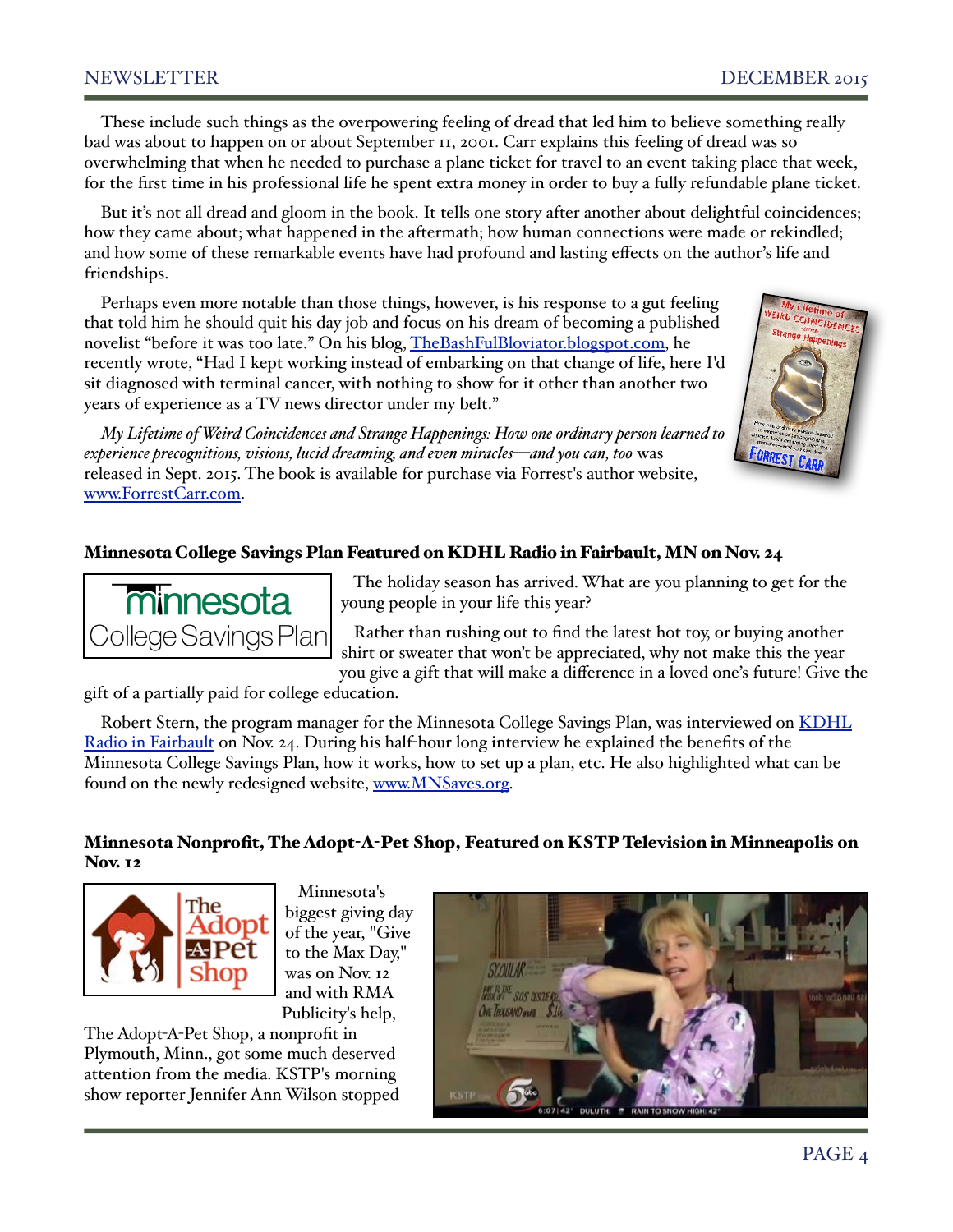by The Shop to get pictures of the pajama party underway to raise awareness about the need to help homeless animals. Here is a link to the story that aired on [KSTP's 6 a.m. newscast that morning.](https://www.youtube.com/watch?v=jUc0eNE2QRc&feature=youtu.be)

The Adopt-A-Pet Shop raised \$6,200 during the 24-hour fundraising event. Learn more about the nonprofit at [www.TheAdoptAPetShop.org.](http://www.TheAdoptAPetShop.org)

## Teen Author Justin M. Anderson Speaks at Intergenerational Learning Center in Eagan, Minn., on Nov. 12



 Justin M. Anderson shared the story behind his new book, *Saving Stripes: A Kitty's Story*, with kids and seniors at The Intergenerational Learning Center in Eagan, Minn., on Nov. 12. The Center is owned and operated by The Goodman Group, which recently purchased 25 copies of the book and distributed them to its Intergenerational Learning Centers in Minnesota and Florida.

 Also in November, the article, [See Something, Do Something,](http://lakeminnetonkamag.com/see-something-do-something) was published in Lake Minnetonka Magazine. The article explains how in the summer of 2014 after coming across a mother cat and her three kittens in his neighborhood park, then 13-yearold Justin insisted to his mother that they do something to help.

 With the assistance of a neighbor who helped catch all four cats, the Andersons got them to safety at the Animal Humane Society of Golden Valley. In the article Justin is quoted as saying, "When we first found the cats it felt like a story was unfolding in front of me. I remember saying to my mom, 'This would make a great story.'"

 Justin's book came out in June 2015, a little less than a year after the rescue. Since its release more than 150 copies have been sold, with all proceeds benefiting S.O.S. Rescue Relief, Inc.,

the non-profit that took in the mother cat after she was deemed unadoptable by the Animal Humane Society of Golden Valley. The organization's mission is to save as many animals from euthanasia as they can.



If you want to support the cause and purchase a book of your own, they are available online at [www.CreateSpace.com/4931704](http://www.CreateSpace.com/4931704) and sell for \$10. Books are also sold at The Adopt-A-Pet Shop and Cats Preferred Veterinary Clinic in Plymouth, Minn. Learn more about S.O.S. Rescue Relief, Inc., at [www.TheAdoptAPetShop.org.](http://www.TheAdoptAPetShop.org)

> RMA Publicity regularly posts author news and events to our Facebook page, which is easily accessed through the front page of [www.RMAPublicity.com.](http://www.RMAPublicity.com) If you would like to receive updates as they happen, please visit our Facebook page and ["like" it.](https://www.facebook.com/rmapublicity1)

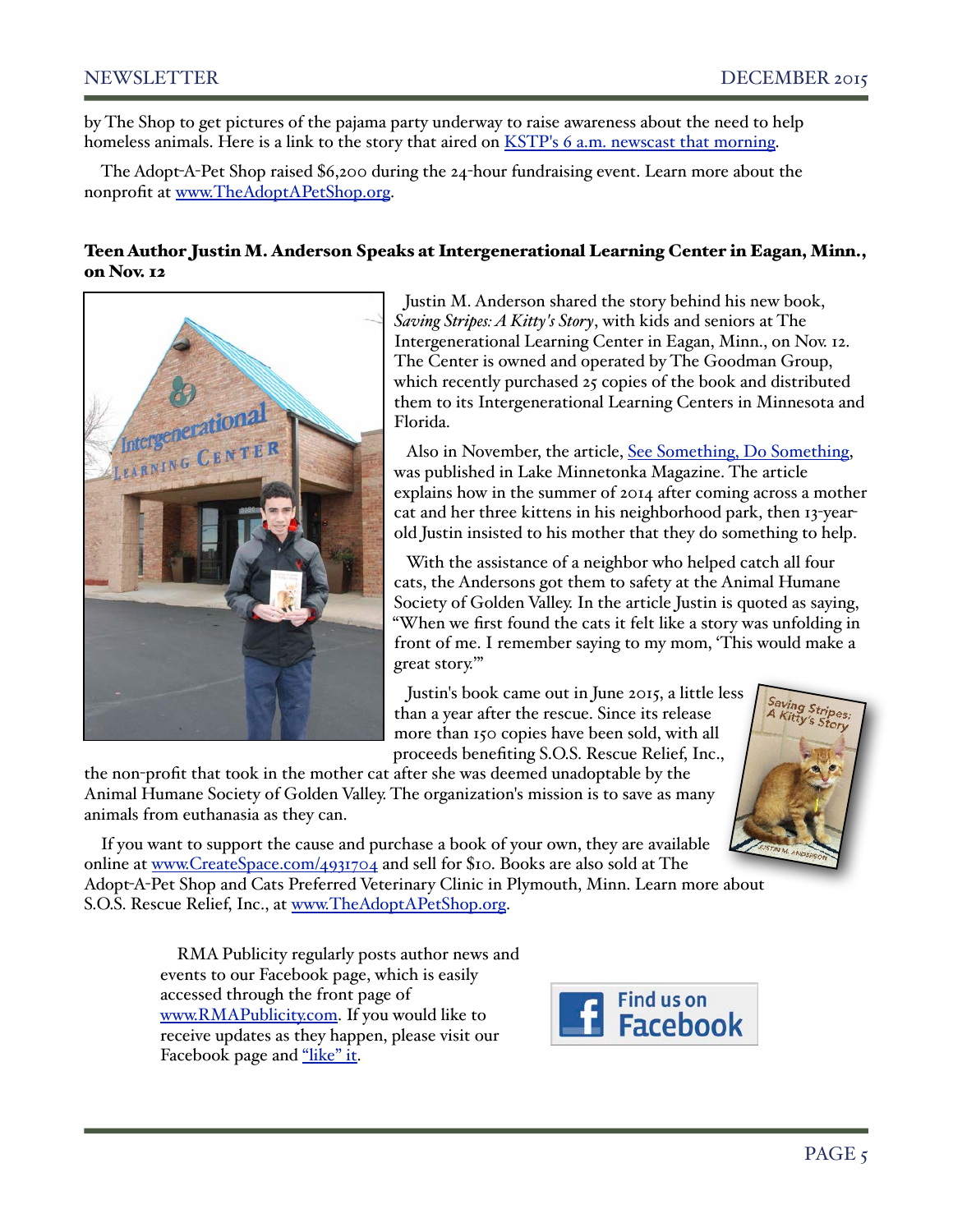# ALSO IN NOVEMBER ...

Melanie Reitz, author, *Confused Woman: Tales and Advice on Love, Dating, and Relationships*, was interviewed by Minneapolis radio station [WCCO's Jordana](http://www.rmapublicity.com/images/stories/Audio/Confused%20Woman%20-%20WCCO%20Radio,%20Minneapolis%20-%20November%2026,%202015.mp3)  [Green](http://www.rmapublicity.com/images/stories/Audio/Confused%20Woman%20-%20WCCO%20Radio,%20Minneapolis%20-%20November%2026,%202015.mp3) on Nov. 26. She offered advice to fellow divorcees on how to make sure what is supposed to be "The Most Wonderful Time of the Year" stays that way, particularly for the kids.



April Kirkwood, author, *Big Girls Do Cry: My Love Affair with Frankie Vali*, was interviewed on [News Radio WGMD](http://www.rmapublicity.com/images/stories/Audio/Big%20Girls%20Do%20Cry%20-%20WGMD%20Radio,%20Delaware%20-%20November%2018,%202015.mp3)-FM in Delaware on Nov. 18. She was on the radio to promote a book signing scheduled for Nov. 28 at Bethany Beach Books in Bethany Beach, Delaware. April also signed books on Nov. 21

at the Barnes & Noble in Youngstown, Ohio.

Roseanne Cheng, author of the new young adult novel, *Edge the Bare Garden*, presented at Southwest High School in Minneapolis on Nov. 30, on the topic of digital citizenship. Her novel centers around a young girl named Agnes who has been bullied, and tries to take out her revenge online. The fallout is



quick and relentless. In a nutshell, digital citizenship is a concept which helps teachers, technology leaders and parents to understand what students/children/technology users should know to use technology appropriately. Roseanne's presentation will help kids learn how to stay safe and also practice good citizenship online.

 Learn more about Roseanne's book at [TeachAbleLit.com.](http://www.TeachAbleLit.com)

## MEDIA OPPORTUNITIES

If your book is relatable to any of the following events observed in December or January, let us know! RMA Publicity may be able to help you secure publicity in the print, broadcast and/or online media for your book.

#### **December is...**

National Write a Business Plan Month Operation Santa Paws Month

#### **Also Observed in December...**

Giving Tuesday – Dec. 1 Special Kids Day – Dec. 2 Underdog Day – Dec. 18 Celebrate Short Fiction Day – Dec. 21

#### **January is…**

Celebration of Life Month Financial Wellness Month International Creativity Month National Mentoring Month National Poverty in America Awareness Month

#### **Also Observed in January…**

Diet Resolution Week – Jan 1 – 7 National Cut Your Energy Costs Day – Jan. 10 Healthy Weight Week – Jan. 19 - 23 Get to Know Your Customer Day – Jan. 21 Women's Healthy Weight Day - Jan. 21